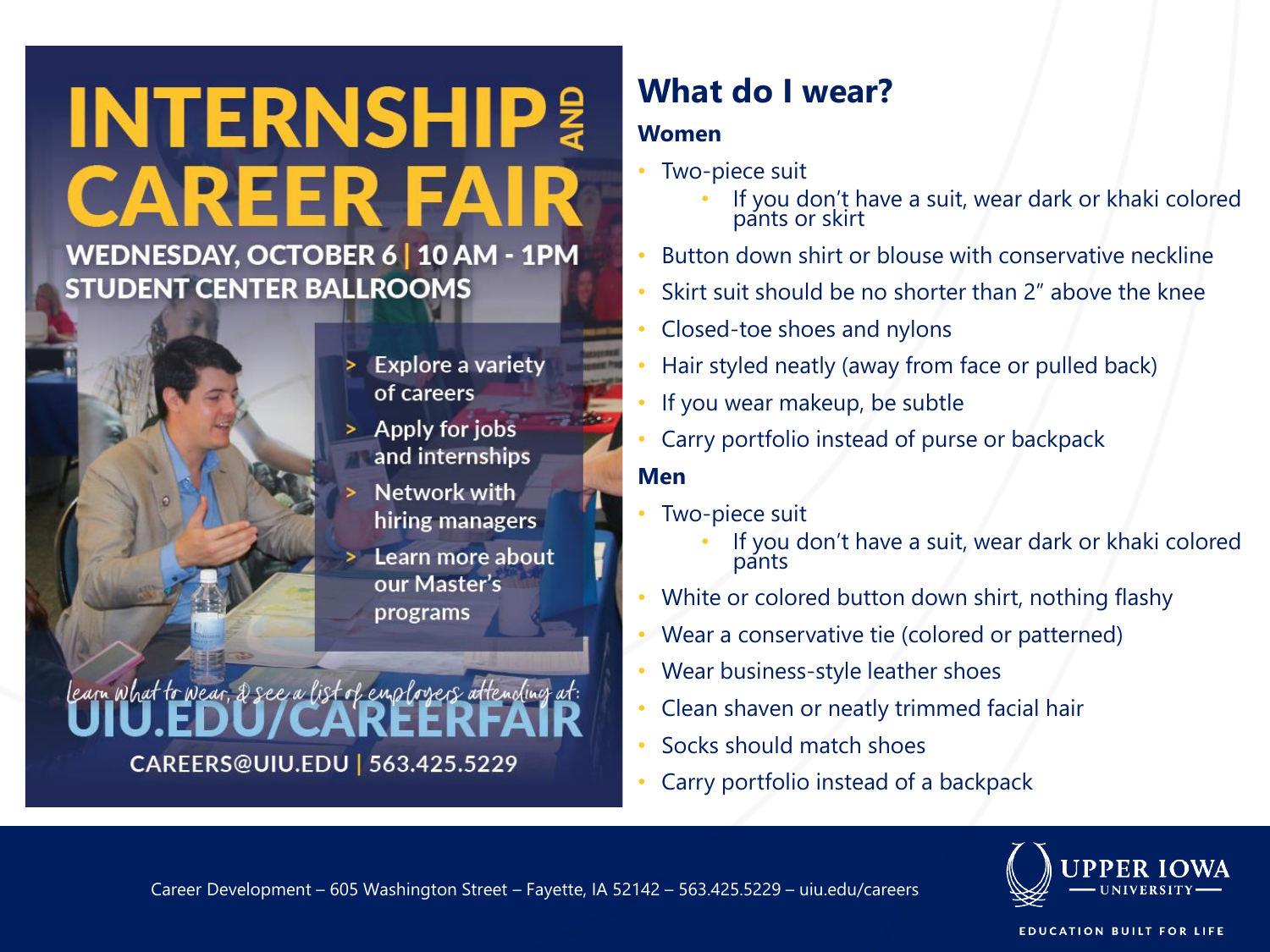### **Questions to ask**

- What types of positions are available at your company?
- What duties are required for the position?
- What skills, work experience or educational background do you look for when you recruit for these jobs?
- How would you describe a typical day in your position?
- What challenges and opportunities are associated with the position?
- Does your company have formal training programs?
- Is there room for growth within your organization?
- My major is \_\_\_\_\_. What advice would you give a student with this degree?





**EDUCATION BUILT FOR LIFE**